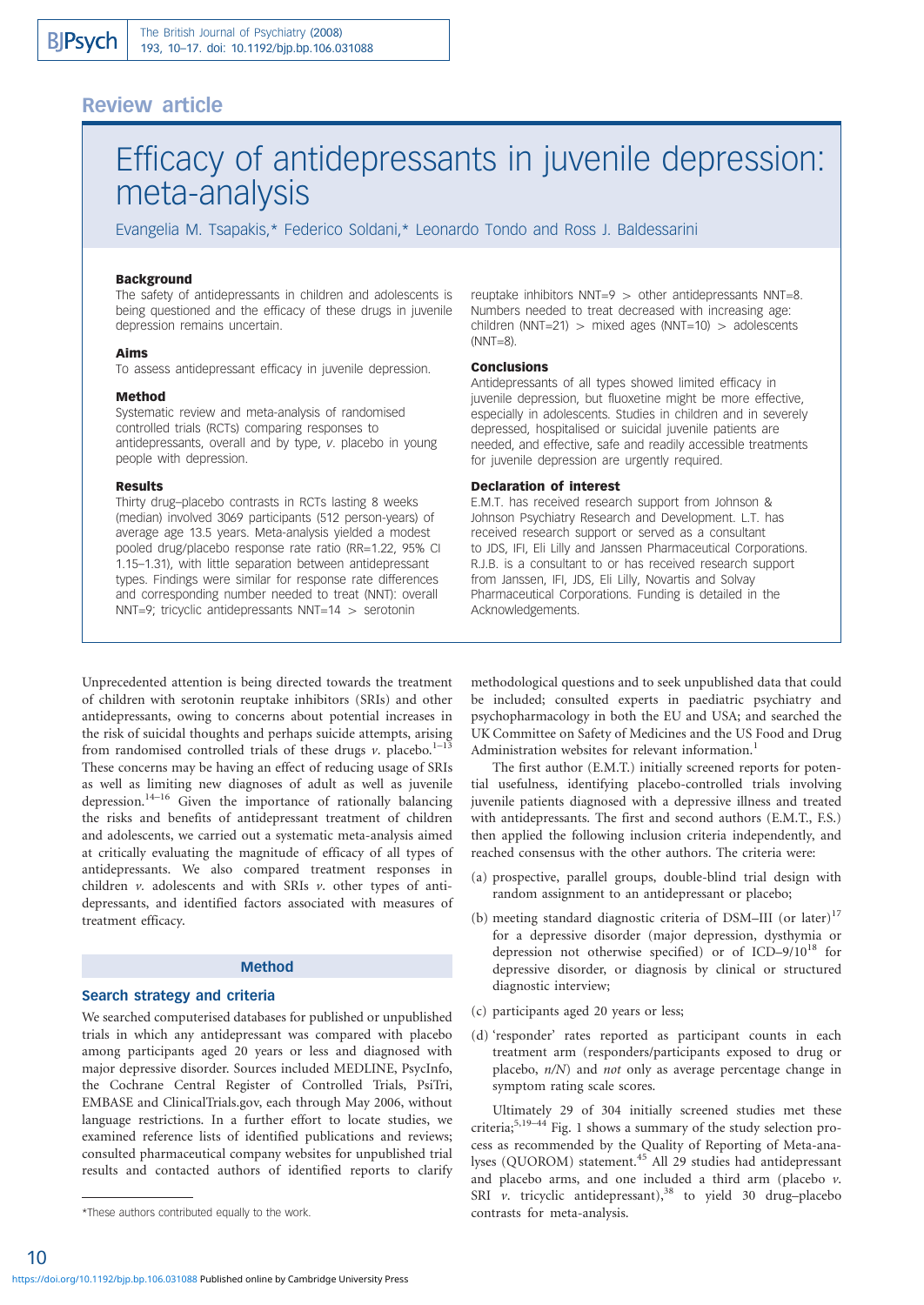

### Data extraction

First author E.M.T. extracted data from reports, which were verified independently by F.S.; discrepancies were resolved by consensus of all authors. For studies reported more than once, we used the most complete samples available. Information extracted included items required for meta-analysis of efficacy rate ratios and for meta-regressions outlined below. For continuous measures of clinical symptom rating scales we compiled a uniform percentage scale of clinical severity (maximum possible scale score set at 100%): for example, for the 21-item Hamilton Rating Scale for Depression the maximum score of 68 points was taken as 100%, so that entry scores of 20 or more were considered equivalent to percentage scores of 29.4% or over; other scale conversions are defined below. Definitions of 'treatment responder' varied between studies. Adherence to randomly assigned study medication and precise days of treatment exposures were reported inconsistently, but the percentage of patients retained was available for all studies.

We compared doses across agents and studies by use of standardised imipramine equivalent (IMIeq) daily doses, despite the lack of firm definitions of clinical dose–effect relationships with tricyclic antidepressants or SRIs at any age. The potency ratios selected were based on the empirical option of estimating median doses from manufacturers' recommendations, textbook summaries, and clinical practice with actually employed doses for each agent, derived largely from studies and clinical experience with adults.<sup>4</sup>

### Meta-analysis

'Responder' rate (proportion of sample attaining a studyspecified level of improvement in clinical ratings, typically at least 50% of initial ratings of depressive symptom severity) was determined for the primary categorical outcome measure defined in each study (or that most consistent with other trials when a primary outcome was not specified) to distinguish responders  $(n)$  and non-responders  $(N-n)$ . Statistical analyses employed Intercooled Stata software, version 9.2 for Windows (2006, Stata-Corp, College Station, Texas, USA). Trial results were combined through the Stata METAN command, using fixed-effects models to estimate pooled Cochran–Mantel–Haenszel drug:placebo rate ratios (RRs) and rate differences (RDs) and their 95% confidence intervals for all antidepressants combined, for each drug type considered separately (tricyclic antidepressants 14 trials; SRIs 12 trials; other drugs – mirtazapine, moclobemide, nefazodone – 4 trials), and for reported age groups (adolescents 16 trials; mixed ages 10 trials; children 4 trials). Random-effects models were also considered, based on tests for interstudy heterogeneity in selecting the reported pooled values, as recommended by DerSimonian & Laird. $47$  A forest plot (rate ratio for each trial and a pooled value, with 95% confidence intervals, and symbol size proportional to study size and variance) summarised salient results graphically (Fig. 2).

The reported models underwent influence analyses, based on recalculating estimates of pooled rate ratios or rate differences after excluding individual trials serially, to identify those with unusually high influence on pooled estimates. Additional sensitivity analyses assessed effects of double inclusion of participants receiving placebo from a three-arm study.<sup>38</sup> We used Q and  $I^2$ statistics to test for heterogeneity, and computed pooled estimates by both Cochran–Mantel–Haenszel and inverse variance methods. We assessed potential publication bias with Begg's<sup>48</sup> and Egger's<sup>49</sup> tests, funnel plots (of the standard error of each trial rate ratio estimate v. each rate ratio, to test for symmetry of distribution of values above and below the computed pooled rate ratio at all observed levels of s.e.) and meta-regression analyses. We also reported the weighted number needed to treat (NNT) (or to harm, NNH) to obtain an antidepressant response from one additional patient, as estimated by the reciprocal of the fixed-effects rate differences and their 95% confidence intervals.<sup>50</sup>

### Meta-regression

To evaluate study or participant characteristics associated with trial outcomes, we conducted meta-regression analyses of rate ratios  $v$ . the following study characteristics: drug type (tricyclic antidepressants  $\nu$ . SRIs  $\nu$ . other antidepressants); sample size; publication year; published  $\nu$ . unpublished; type of analysis – completer v. last observation carried forward (LOCF); funding source (industry-sponsored or not); exposure weeks; and estimated methodological quality of each study based on Jadad ratings (from 1 to a high score of 4). $51$  Additional patient characteristics considered were age group (children, mixed ages, adolescents); average drug dose (approximate equivalent to imipramine in mg/day, based on a typical daily dose of 150 mg/day for imipramine);<sup>46</sup> in-patient/out-patient status; and baseline illness severity (percentage of maximum scale score required for trial entry). Variables were considered further based on their ability to alter the estimated pooled rate ratio by 0.10 or more. Based on preliminary univariate regressions to support ranking their effects on rate ratio, we then introduced variables into a meta-regression model in descending rank order.

## Results

Search findings

The search strategy yielded 304 non-duplicative citations, from which 90 pertained to treating juvenile depression (Fig. 1). Of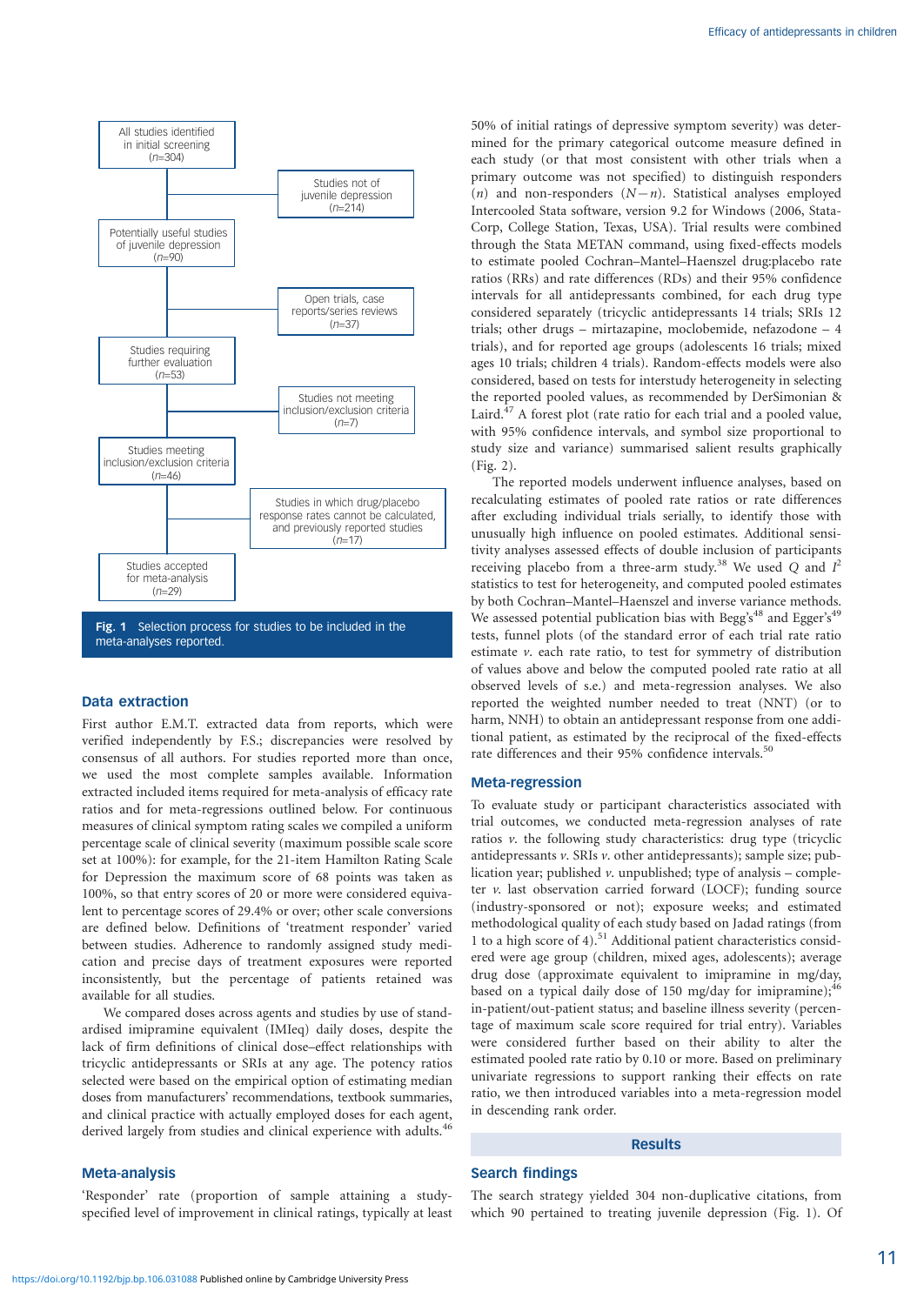

represent tricyclic antidepressants (TCAs; 4 trials) and other types of antidepressants (4 trials); the size of the data point is proportional to weight defined by study participant number and measurement variance.

these, 37 were open trials, anecdotal case series or reviews, and 7 of the remaining 53 did not meet full inclusion criteria. In 17 of the 46 trials remaining, specific responder rates  $(n/N)$  were not provided or data were reported in preliminary versions of included studies, leaving 29 trials (with 33 treatment arms). We also excluded the alprazolam arm of one study, $22$  and two arms involving unmasked psychotherapy with or without fluoxetine in another.<sup>5</sup> Of the remaining 29 studies, 5 were reported as abstracts or summaries from meetings, the US Food and Drugs Administration website or corporate websites.35,37,39,41 One report included data from two trials of the atypical antidepressant mirtazapine,<sup>39</sup> and another contained results from two trials of the SRI-like agent venlafaxine.<sup>44</sup> In summary, there were 30 contrasts arising from 29 randomised controlled trials for meta-analysis.

### Characteristics and quality assessment of included studies

A total of 3069 participants were represented, not counting 91 placebo-treated participants in the study by Keller et  $al^{38}$  considered twice in placebo comparisons with an SRI or tricyclic antidepressant (online Table DS1). The weighted mean participant age was 13.5 years (s.d.=0.4, median=14.5, range 6–20). Most trials with both children and adolescents did not report response rates for each age group separately. Only 4 studies (all involving tricyclic antidepressants) separately considered 121 (3.9%) children aged 12 years or less,  $20,21,24,27$  so that randomised controlled trials of modern antidepressants involving only or separately reported children with depression were not available. Adolescent participants  $(n=1427)$  were considered separately in the majority of comparisons (16 of 30 trials, 53%), representing 46.5% of all participants. Ten other samples (33%) included both adolescents and children (n=1521), representing 49.6% of participants. Information about gender-specific treatment effects was not provided in most reports.

Of 30 drug–placebo comparisons considered (Table DS1), 14 involved tricyclic antidepressants, including amitriptyline, clomipramine, desipramine, imipramine and nortriptyline; 12 involved SRI-type agents, including R,S-citalopram, fluoxetine, paroxetine, sertraline and venlafaxine; 4 involved other antidepressants, including the reversible type A monoamine oxidase inhibitor (MAOI–A) moclobemide and atypical agents mirtazapine and nefazodone. One trial involved three arms, with paroxetine or imipramine  $v$ . placebo,<sup>38</sup> and another included adolescents with depression and comorbid alcohol misuse.<sup>36</sup>

In addition to being randomised, double-blind and placebocontrolled, all trials included use of modern standardised diagnostic criteria (Research Diagnostic Criteria for major depressive disorder,<sup>52</sup> DSM-III or later, or ICD-9/10) to diagnose clinical depression – major depressive disorder in 89.7% of cases. All studies except the earliest SRI trial<sup>25</sup> were considered adequate with respect to randomisation and masking. Quality ratings averaged 2.97 (s.d.=0.76, median=3.0, range  $1-4$ ),<sup>51</sup> and proportions of trials with high-quality scores (3 or 4) ranked tricyclic antidepressants (12/14 trials,  $86\%)$  > other antidepressants (3/4 trials, 75%) > SRIs (8/12 trials, 67%; online Tables DS1 and DS2). Outcomes were given for participants who completed the trials in only 6 studies;25,26,30,35,37,38 the other 23 involved LOCF-based outcomes (Table DS1). Given the scarcity of 'completer' analyses and the possible superiority of LOCF analysis, in order to enhance consistency and maximise the sample available for analysis, the reported results are based on LOCF outcomes.

### Drug doses and exposure times

All studies included provided drug doses consistent with contemporary paediatric practice, based on body-weight-adjusted daily dosing (mg/kg) considered standard for treating adult major depressive disorder.<sup>46</sup> The overall IMIeq drug dose averaged 165 mg/day (s.d.=48). Median doses (25th–75th percentile values) for the three major drug classes ranked tricyclic antidepressants 200 (140–220) mg/day  $>$  other antidepressants 178 (156–180) mg/day  $>$  SRIs 132 (106–161) mg/day (Table DS2). By age groups, median (25th–75th percentile) doses ranked adolescents 200 (139–212) mg/day  $>$  mixed ages 160 (102–168) mg/day  $>$ children 140 (100–144) mg/day, suggesting similar mg/kg daily dosing.

Reported nominal trial durations yielded a weighted (by N/ study) average exposure time of 8.7 weeks (median=8, range 1– 12), indicating an overall trial experience of approximately 512 person-years. Withdrawal rates and actual exposure times are not described for most trials, but drug treatment averaging approximately 8 weeks should be adequate to detect antidepressant effects, at least based on studies in adult depression.<sup>46</sup> The studies analysed included three relatively brief trials – a 5-week trial of a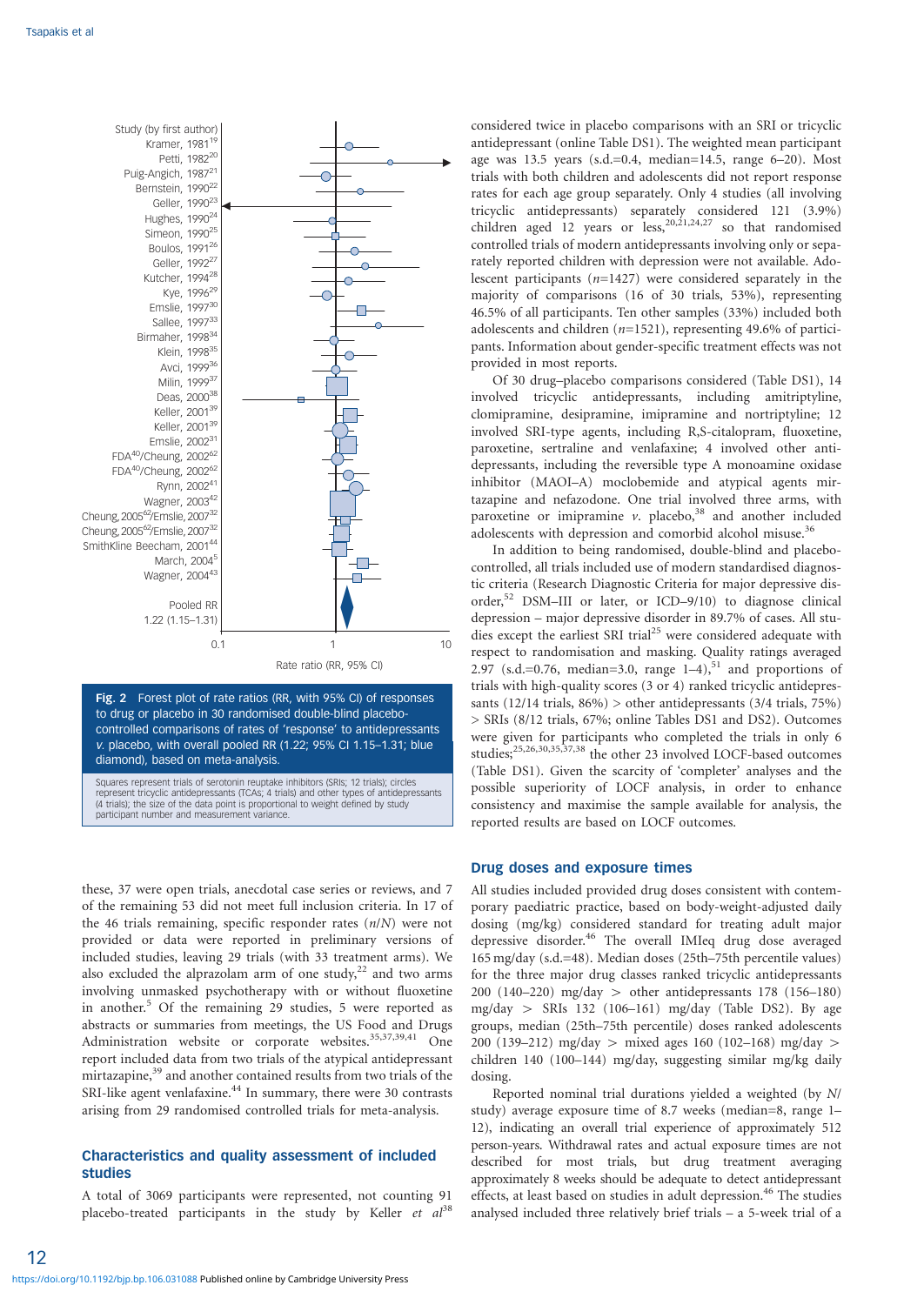tricyclic antidepressant,<sup>21</sup> another of a short-acting MAOI,<sup>34</sup> and a 1-week trial of a tricyclic antidepressant.<sup>31</sup> Total exposures (median) differed substantially between drug types, ranking SRIs 1584 person-weeks  $>$  other antidepressants 1000 person-weeks > tricyclic antidepressants 248 person-weeks (Table DS2). This imbalance of both exposure times and participant counts indicates major mismatching, tending to favour SRIs over tricyclic antidepressants, whereas median estimated IMIeq daily doses of SRIs were 34% lower than those of tricyclic antidepressants (Table DS2). Among age groups, median exposures ranked: adolescents and children 1148 person-weeks  $>$  children 281 person-weeks > adolescents 262 person-weeks. When both dose (IMIeq mg/ day) and average exposure time (weeks) are considered together, there is no overall difference between drug types: SRIs mean=1232 mg-weeks (s.d.=269); tricyclic antidepressants mean=1239 mgweeks (s.d.=642); other antidepressants mean=1257 mg-weeks (s.d.=339); one-way analysis of variance (ANOVA), F=0.004, d.f.=2,27,  $P=0.996$ .

### Initial depression severity

We used a uniform percentage scale to represent initial illness severity across rating methods. Maximum scores on the 21-item Hamilton Rating Scale for Depression (HRSD; maximum score 68), the 17-item HRSD (maximum score 55), the Montgomery– Asberg Depression Rating Scale (maximum score 60), the Psychiatric Rating Scale (maximum score 16), the School-Aged Depression List Interview (maximum score 119), the Children's Depression Rating Scale (maximum score 63), the Children's Depression Rating Scale – Revised (maximum score 113) and the Children Depression Inventory (maximum score 100) were all rated as 100%. Based on such normalised scaling, initial illness severity ratings were similar across placebo (mean=46.4, s.d.=15.9, median=49.9) and antidepressant (mean=47.5, s.d.=16.7, median=49.6) arms, indicating moderate to severe intensity of baseline depressive symptoms in most trials, all of which involved young people receiving out-patient treatment for depression. These initial depression ratings for participants randomised to drugs or placebo did not differ appreciably across drug types (Table DS2).

### Treatment efficacy

We defined primary outcomes for meta-analysis a priori as responder status, based on changes in clinical ratings from intake to last observation point (as defined in each trial) involving substantial improvement, typically a 50% or greater reduction in

symptomatic ratings of depression on standardised scales (Table DS1). Data pertaining to other outcomes of potential interest, including changes in continuous measures of depression severity, rates of clinically significant improvements or syndromal remission, and withdrawal rates, were reported too inconsistently to support systematic analysis.

Preliminary consideration of median response rates indicated modest differences between antidepressants and placebo, averaging 10.9% overall (60.1% with antidepressants  $\nu$ , 49.2% with placebo), and ranging from a difference of 8.0% for SRIs to 12.3% for tricyclic antidepressants (Table DS2). These average contrasts also were similar between age groups, ranging from 8.0% in adolescents to 16.2% in children, with a plausible intermediate difference of 11.6% in mixed-age juveniles (one-way ANOVA:  $F = 0.304$ , d.f.=2,27, P=0.740; not shown), suggesting greater drug response with brain maturation.

Comparative efficacy of treatment with an antidepressant v. placebo, based on responder rates (i.e. proportions), is shown for all 30 available contrasts, as response rate ratios and rate differences and their 95% confidence intervals, based on metaanalysis (Fig. 2, Table DS3). Most trials (22/30 trials, 73%) yielded rate ratios of 1.0 or above, but only 6 (20%) met the criterion that the lower limit of the confidence interval of the trial rate ratio should be  $>1.0$ , and 5 of these involved an SRI – that is, fully 80% of comparisons (24/30) failed to meet this criterion of superiority of antidepressant over placebo, reflecting small effect differences.

An estimate of pooled overall effect size, based on metaanalysis to determine a pooled rate ratio and its confidence interval for all 30 trials, yielded a value of 1.22 (95% CI 1.15– 1.31), indicating moderate (22%) overall superiority of antidepressant over placebo response rate on the multiplicative scale (Fig. 2, Table 1). Preliminary testing for interstudy variance  $(Q)$ <sup>48</sup> in this  $(P=0.28)$  and other meta-analyses (Table 1) supported use of a fixed-effects meta-analysis model. However, random effects modelling yielded a similar overall pooled rate ratio of 1.20 (95% CI 1.11–1.29).

Serotonin reuptake inhibitors yielded a higher response rate ratio (RR=1.23, 95% CI 1.14–1.33) than tricyclic antidepressants (RR=1.15, 95% CI 0.98–1.34), but the overlapping confidence intervals indicate statistical non-separation by drug type. Of the SRIs, in its four trials (Table DS1) fluoxetine showed somewhat greater pooled efficacy than in eight trials of other SRIs: respectively, RR=1.45, 95% CI 1.24–1.70, range 1.00–1.74 v. RR=1.16, 95% CI 1.06–1.27, range 0.50 –1.53; rate difference RD=0.196, 95% CI 0.117–0.276 v. RD=0.083, 95% CI 0.034–0.131; NNT=5.8, 95% CI 4.0–10.8 v. NNT=12.2, 95% CI 7.7–29.4. The

| Meta-analytic comparisons of pooled <sup>a</sup> drug-placebo differences in response rates in subgroups in randomised trials<br>Table 1<br>of antidepressants for juvenile depression |             |                     |      |              |                               |      |                |                                             |
|----------------------------------------------------------------------------------------------------------------------------------------------------------------------------------------|-------------|---------------------|------|--------------|-------------------------------|------|----------------|---------------------------------------------|
| <b>Subgroups</b>                                                                                                                                                                       | Trials, $n$ | RR (95% CI)         | Z    | $\mathsf{P}$ | RD (95%CI)                    | Z    | $\overline{P}$ | <b>NNT (95%CI)</b>                          |
| Drug type                                                                                                                                                                              |             |                     |      |              |                               |      |                |                                             |
| All antidepressants                                                                                                                                                                    | 30          | 1.22 (1.15 to 1.31) | 6.04 | < 0.001      | 0.107 (0.073 to 0.141)        | 6.21 | < 0.001        | 9.35 (7.09 to 13.7)                         |
| <b>TCAs only</b>                                                                                                                                                                       | 14          | 1.15 (0.98 to 1.34) | 1.68 | 0.092        | 0.069 (-0.009 to 0.146)       | 1.74 | 0.082          | 14.49 (NNH 111.11                           |
|                                                                                                                                                                                        |             |                     |      |              |                               |      |                | to $\infty$ to NNT 6.85)                    |
| SRIs only                                                                                                                                                                              | 12          | 1.23 (1.14 to 1.33) | 5.24 | < 0.001      | 0.113 (0.072 to 0.154)        | 5.37 | < 0.001        | 8.85 (6.49, 13.9)                           |
| Other agents only                                                                                                                                                                      | 4           | 1.27 (1.06 to 1.52) | 2.64 | 0.008        | 0.128 (0.037 to 0.219)        | 2.75 | 0.006          | 7.81 (4.57, 27.0)                           |
| Age group                                                                                                                                                                              |             |                     |      |              |                               |      |                |                                             |
| Adolescents only                                                                                                                                                                       | 16          | 1.27 (1.15 to 1.40) | 4.67 | < 0.001      | 0.120 (0.071 to 0.169)        | 4.83 | < 0.001        | 8.33 (5.92 to 14.1)                         |
| Mixed ages <sup>b</sup>                                                                                                                                                                | 10          | 1.19 (1.09 to 1.30) | 3.89 | < 0.001      | 0.099 (0.050 to 0.148)        | 3.97 | < 0.001        | 10.1 (6.76 to 20.0)                         |
| Children only                                                                                                                                                                          | 4           | 1.11 (0.75 to 1.64) | 0.53 |              | 0.596 0.047 (-0.118 to 0.211) | 0.55 | 0.580          | 21.3 (NNH 8.47)<br>to $\infty$ to NNT 4.74) |

RR, rate ratio; RD, rate difference; NNT, number needed to treat; NNH, number needed to harm.<br>a. These pooled RR and RD values are based on fixed-effects modelling; NNT (or NNH, where the CIs for the RD fall below zero) es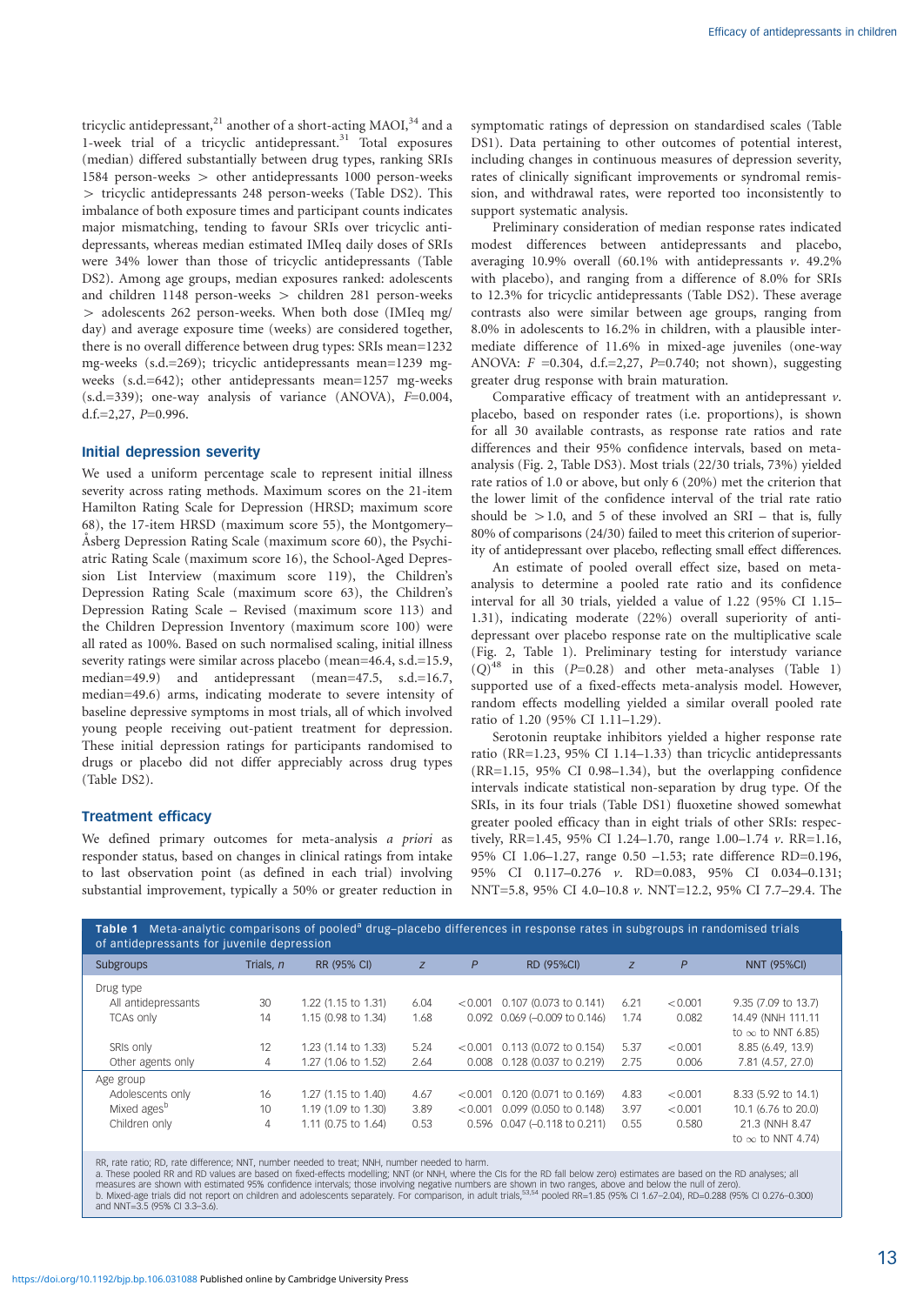largest effect size for fluoxetine was reported by March et al  $(RR=1.74, 95\% \text{ CI } 1.29-2.34),$ <sup>5</sup> whereas its three remaining trials (Simeon et al,<sup>25</sup> RR=1.00; Emslie et al,<sup>30</sup> RR=1.68; Emslie et al,<sup>40</sup> RR=1.27; Table DS3) yielded pooled effects (RR=1.32, 95% CI 1.10–1.59) similar to other antidepressants (overall RR=1.22, 95% CI 1.15–1.31). Other types of antidepressants tested in a small number of trials yielded a slightly higher pooled rate ratio (RR=1.27, 95% CI 1.06–1.52) than did the SRIs (Table 1), and again the 95% confidence intervals overlapped, and the weighted NNT estimates confirmed such overlap of efficacy. For all 30 trials, the NNT was 9.35 (95% CI 7.09–13.7); for tricyclic antidepressants the NNT was 14.49 (NNH 111.11 to  $\infty$  to NNT 6.85, to manage the rate difference in the 95% CI range falling below zero); for SRIs the NNT was 8.85 (95% CI 6.49–13.9); and for other types of antidepressants it was 7.81 (95% CI 4.57–27.0).

### Effects of age

The three age groups yielded an interesting progression of rising pooled rate ratio values with increasing age: children (RR=1.11, 95% CI 0.75-1.64)  $\lt$  juveniles of mixed ages (RR=1.19, 95%) CI 1.09-1.30) < adolescents (RR=1.27, 95% CI 1.15-1.40; Table 1), with similar increases in rate differences and corresponding decreases of NNT by age (about 21, 10 and 8 respectively). For comparison with results from randomised placebo-controlled trials of antidepressants in adults, we applied meta-analysis to findings from over 250 trials involving 23 500 participants.<sup>54,55</sup> For adults, the overall pooled, random-effects rate ratio was 1.85 (95% CI 1.67–2.04;  $z=12.3$ ,  $P<0.001$ ) and the overall rate difference was 0.288 (95% CI 0.276–0.300;  $z=46.2$ ,  $P<0.001$ ), with an estimated NNT of 3.5 (95% CI 3.3–3.6), and results were similar for the different types of antidepressants (not shown). These findings add to the impression that antidepressant efficacy may increase with age.

### Reporting bias and influence of individual trials

A funnel plot (s.e. of RR v. RR) encompassing published and unpublished trials indicated somewhat asymmetrical distribution of individual trial rate ratios leaning towards the positive about the pooled value of 1.22 as a function of the variance (s.e.) of individual trial RRs (RR values  $>1.22$  averaged 0.42, s.e.=0.47 v.  $<$  1.22 averaged 0.27, s.e. = 0.23, a 1.54-fold difference) (not shown), and in meta-regression analyses the rate ratio was 22.0% (95% CI 1.5–41.8) higher in published  $v$ . unpublished trials, although unadjusted Begg's (P=0.34) and Egger's (P=0.30) tests did not indicate publication bias. We could not determine whether additional trials failing to find superior effects of antidepressants over placebo exist as unreported findings. Nevertheless, the preceding observations suggest that publication might have been biased towards studies favouring drug over placebo, perhaps tending to inflate available efficacy estimates.

Based on sensitivity or influence analysis, excluding one trial at a time and recalculating pooled rate ratio estimates, we found only trivial effects on the pooled rate ratio, including omission of the shortest trial,<sup>31</sup> which accordingly was included in the overall analyses. The US federal grant-supported Treatment for Adolescents with Depression study by March et  $al<sup>5</sup>$  was identified as the most influential study, based on its unusually large effect size  $(RR=1.74, 95\% \text{ CI } 1.29-2.34)$  and larger sample size  $(n=221)$  than in any other trial (Table DS3). Excluding this single trial reduced the overall pooled rate ratio to 1.20 (95% CI 1.12– 1.28) from the overall rate ratio of 1.22.

### Meta-regression analyses

Characteristics associated with a change in estimates of treatment effect (rate ratio) of at least 0.10 included outcome based on protocol completion v. LOCF methods; greater illness severity at entry; and published  $\nu$ . unpublished reports. Rate ratio estimates increased by approximately 10% (95% CI –13.4 to 31.8) for each 20% increase in depression severity ratings at intake. The less common method of 'completer' analysis (only 6 of 29 trials) was associated with a nearly 20% (95% CI –11.6 to 51.3) greater rate ratio than LOCF-based methods. Other factors considered (drug type, sample size, publication year, funding source, exposure weeks, estimated study methodological quality ratings, age group, average drug dose and in-patient or out-patient status) had only weak associations with drug/placebo response rate ratios. By adjusting the computed pooled response rate ratios for all three most influential covariates, the rate ratio difference between 'older' and 'newer' antidepressants persisted, but was even smaller (0.19) than without such adjustment (0.22). Specifically, these considerations fail to support the possibility that SRIs may be superior in efficacy to tricyclic antidepressants.

### **Discussion**

The main findings in this meta-analytic review are that antidepressants have shown limited clinical efficacy in depression in adolescents, less among juvenile patients of mixed ages, and are poorly studied, but possibly even less effective, in children, and substantially less effective in juveniles than in adults.<sup>46,53-55</sup> On average, in juvenile participants with depression, drug and placebo response rates differed by only 10% and the pooled risk ratio was modest at 1.22 (Tables DS1, DS2). Drug and placebo response rates also differed little between drug types, and potential gender differences were indeterminate. The mg/kg body weight daily doses of antidepressants employed in the trials analysed were similar to those considered typical for adults with depression.<sup>46</sup>

In line with recent British advisory recommendations,<sup>56</sup> this systematic review found limited efficacy for all types of antidepressants in short-term randomised controlled trials in juvenile depression. Earlier reviews of treatment of juvenile depression concluded that tricyclic antidepressants were ineffective, particularly in prepubertal children, with marginal efficacy in adolescents.<sup>57-59</sup> Reviews of SRIs also have suggested limited antidepressant benefits in cases of juvenile depression.12,59–65 Seemingly consistent with selective UK and US regulatory approval of fluoxetine for juvenile depression, there is some evidence of its apparent superiority to other SRIs, although this impression rests heavily on one large study with an unusually large drug-placebo separation.<sup>5</sup> Conceivably the unusually long duration of action of fluoxetine<sup>46</sup> might be advantageous among treatment-reluctant and poorly treatment-adherent young patients. That antidepressants, and particularly SRIs, have mood-elevating effects in children and young adolescents is suggested by the substantial risk of these patients becoming excited or manic during treatment for apparent major depression.<sup>66</sup> Moreover, the modest evidence of efficacy in randomised controlled trials is at variance with the widespread empirical acceptance of modern antidepressants in paediatric clinical practice.67–69

A striking finding in our analysis is the limited difference found between outcomes with SRIs v. tricyclic antidepressants: with raw median response rates actually tended to favour the latter drugs, and meta-analytically pooled rate ratios differed little (7.7%), with highly overlapping confidence intervals, indicating statistical non-difference (Table DS2). Superiority of antidepressants over placebo in juvenile patients with major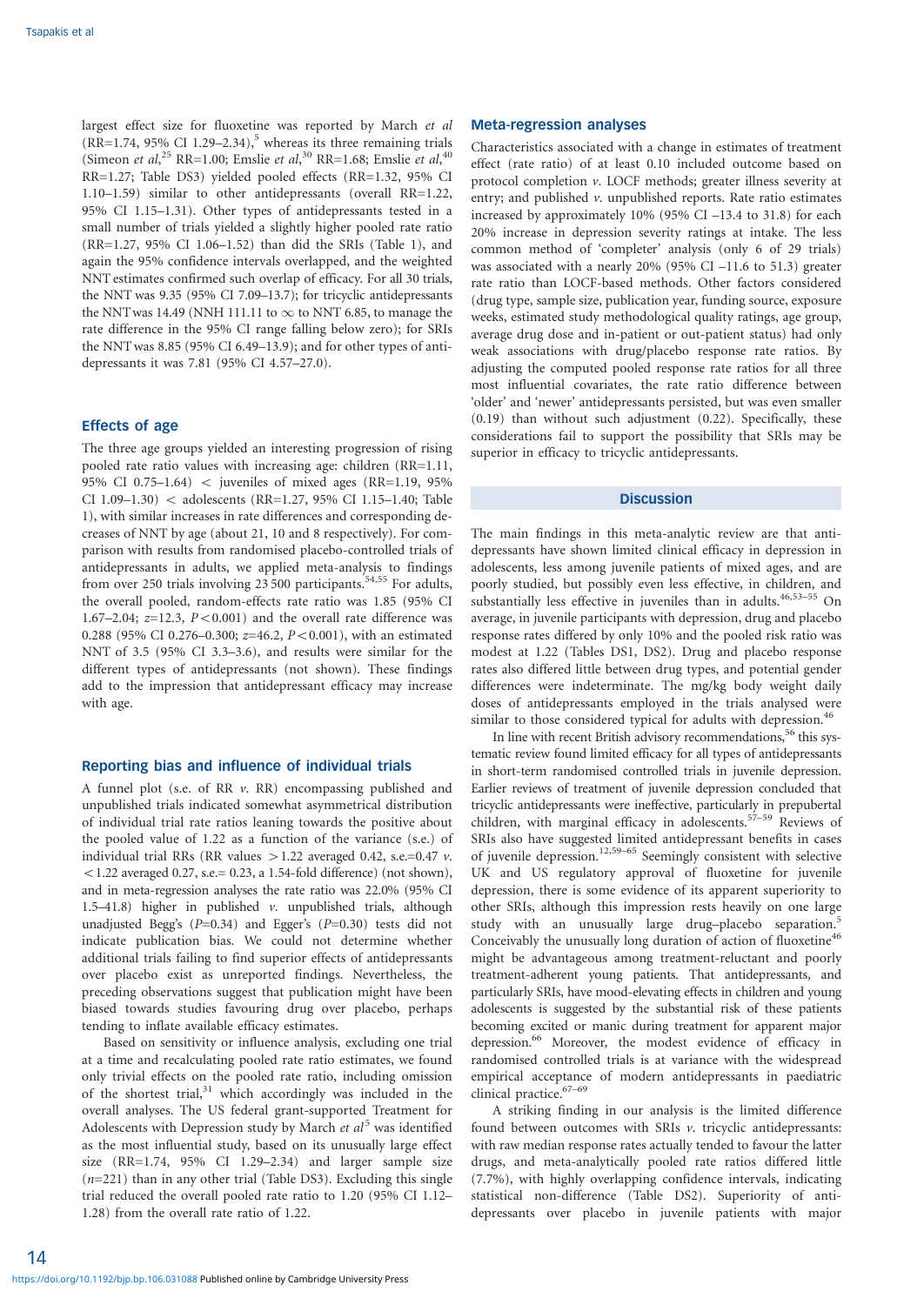depressive disorder, based on statistical significance, was found in only 20% of 30 comparisons, including 0/14 comparisons involving tricyclic antidepressants, 0/4 involving other antidepressants, and only 5/12 comparisons involving SRIs (Table DS1). However, this way of comparing study results is confounded by the severe mismatching of participant numbers and treatment duration in trials of tricyclic antidepressants v. SRIs: notably, trials of SRIs had over six times greater treatment exposure in personweeks (Table DS2). Greater statistical power gained with higher participant counts can yield 'significant' separation of drug from placebo, even though such separation may be small and of questionable clinical significance. Recent trials have been much larger (and longer) and so more likely to yield statistical separation of SRIs v. placebo, but without either a clinically or statistically meaningfully larger pooled effect size (rate ratio or rate difference) or smaller NNT in association with larger participant counts, as noted above. This mismatching of statistical power and exposure time (favouring SRIs) is to be contrasted with a 34% lower estimated equivalent daily dosing with SRIs than tricyclic antidepressants (Table DS2), which had a negligible effect on metaregression outcomes. Nevertheless, in depressed patients of any age at high risk of suicidality, routine use of tricyclic antidepressants cannot be recommended in view of their known cardiotoxic effects and associated mortality in overdose.

Proposed explanations for such disappointing findings in the experimental therapeutics of juvenile depression include both methodological aspects of trial design and clinical aspects of juvenile mood disorders. Possibilities include relatively high rates of response to placebo or other non-specific interventions; ageinappropriate or insufficiently sensitive outcome measures; inadequately powered trials; adverse case selection (e.g. minimally ill, uncertain or heterogeneous diagnoses, previous treatment failures, poorly cooperative participants); incomplete control of substance misuse; inadequate dosing or duration of treatment; and simple lack of efficacy in juvenile v. adult mood disorders.<sup>60,63,70-73</sup> The average 60% drug response rate in juvenile depressed patients (Tables DS1, DS2) was similar to that reported in depressed adults,46,53,55 suggesting that neither the major developmental changes in drug disposition<sup>74,75</sup> nor possible changes in pharmacodynamics are involved in the limited superiority of antidepressants to placebo in juvenile depression.

Poor separation in responses to antidepressants  $\nu$ . placebo may reflect recruitment of juveniles with relatively heterogeneous illnesses, who may meet nominal diagnostic criteria for major depressive disorder, but whose symptoms may not be representative of classic disorders, such as the clearly endogenous and melancholic features associated with adult major depression. Juvenile major depressive disorder was not accepted into the official American diagnostic nomenclature until the late 1990s.17,76,77 Differentiation of mood disorders from other prevalent behavioural and emotional conditions in young patients remains descriptive. Improved diagnostic and clinical rating methods may increase reliability of the diagnosis of major depressive disorder in children and adolescents, although not necessarily assure valid comparison with major depressive syndromes of adults.70,71,78 Even though median baseline depression severity scores were at the mid-range of scale scores (averaging 50%; Table DS2), suggesting substantial illness severity, sampling of young patients with depression may include a high proportion of relatively mildly ill patients, who have most probably never received in-patient treatment, and who are more likely to improve spontaneously with or without additional effects of placebo treatment.79

Importantly, prepubertal children with depression may differ biologically from adolescents or adults,  $66,74,80$  and it remains unclear whether depression in prepubertal children is a substantially different disorder from that found in adolescents or adults, perhaps including developmental differences in either the pharmacodynamics of antidepressants or in their clinical effects.66,81 The current data preclude adequate assessment of potential developmental effects owing to the paucity of studies of children considered separately. Only 4 of 30 treatment comparisons and 4% of participants involved children only; all were treated with tricyclic antidepressants, none with modern drugs. Nevertheless, within the limits imposed by the few studies of children, no major systematic difference was apparent between depressed children and adolescents in average rates of clinical improvement during treatment with either antidepressants or placebo, nor in pooled rate ratios (Table 1).

### Implications

The limited benefits of antidepressant treatment for depression in children and adolescents found in reported results of randomised controlled trials have important risk–benefit implications, given current discussion of risks that may include more suicidal thinking and perhaps self-injurious behaviour in juvenile patients with depressive or anxiety disorders during treatment with an SRI. Clearly, additional research is required to clarify the basis of the limited juvenile responses to antidepressant treatments considered standard in adult major depression, to specify developmental changes in antidepressant potency and pharmacodynamics as well as potential age-related differences in treatment responses and risks involved. Moreover, questions of risks v. benefits of antidepressant treatment of juvenile depression require critical assessments of the relative value of modest effect sizes, typically based on 50% reductions in symptom ratings as reviewed here,  $\nu$ . actual clinical effectiveness (efficacy plus acceptability sufficient to yield clinical recovery), which remains to be studied in children and adolescents. Outcomes in future trials might be enhanced by including larger samples, more severely depressed participants, more children and narrower age groups. Trials should also include information on the proportion of individuals with mild or moderate depression at baseline. Moreover, results of all well-designed trials should be made publicly available regardless of outcome, since publication bias may affect available meta-analytical estimates of efficacy or adverse effects on which clinical therapeutic practices and public health policies are based. Urgent goals should include development of more effective, safe, cost-effective and accessible short-term and long-term treatments for juvenile depression, with specific consideration of differences between prepubertal children and adolescents.

Evangelia M. Tsapakis, BSc, MBBS, MSc, MRCPsych, Section of Clinical Neuropharmacology and MRC Social, Genetic and Developmental Psychiatry Centre, Institute of Psychiatry, King's College London, London, UK, and Department of Psychiatry, Harvard Medical School and Psychopharmacology Program, McLean Division of Massachusetts General Hospital, Boston, Massachusetts, USA; Federico Soldani, MD, SM, PhD, Department of Epidemiology, Harvard School of Public Health, and Department of Psychiatry, Harvard Medical School and Psychopharmacology Program, McLean Division of Massachusetts General Hospital, Boston, Massachusetts, USA; Leonardo Tondo, MD, SM, Lucio Bini Mood Disorder Centre and Department of Psychology, University of Cagliari, Sardinia, Italy, and Department of Psychiatry, Harvard Medical School and Psychopharmacology Program, McLean Division of Massachusetts General Hospital, Boston, Massachusetts, USA; Ross J. Baldessarini, MD, Department of Psychiatry, Harvard Medical School, Psychopharmacology Program and International Consortium for Bipolar Disorder Research, McLean Division of Massachusetts General Hospital, Boston, Massachusetts, USA

Correspondence: Dr Evangelia M. Tsapakis, MRC Social Genetic and Developmental Psychiatry Centre, Institute of Psychiatry, PO Box 80, De Crespigny Park, London SE5 8AF, UK. Email: e.tsapakis@iop.kcl.ac.uk

First received 15 Sep 2006, final revision 19 May 2007, accepted 11 Jul 2007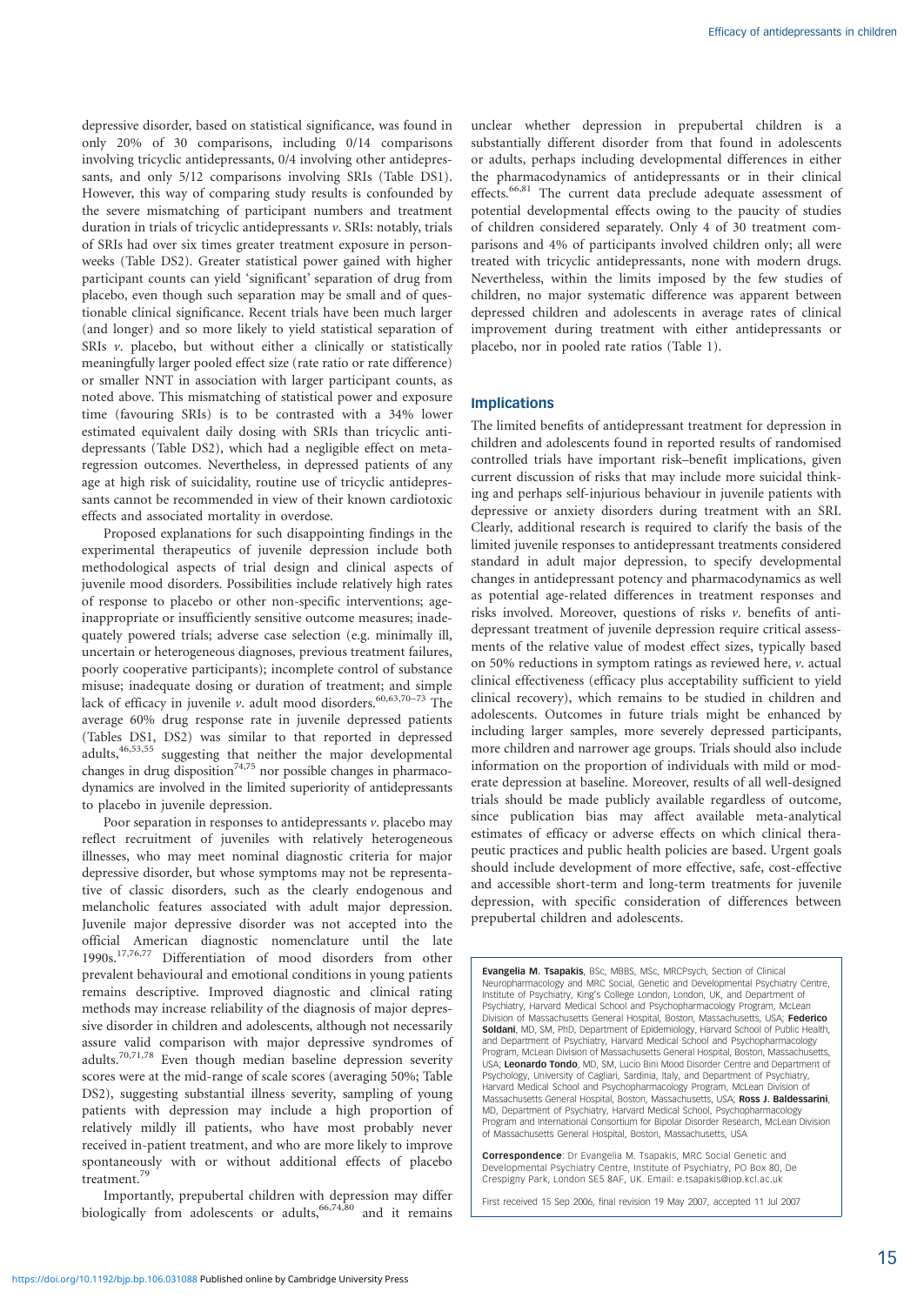### Acknowledgements

The authors thank the Royal College of Psychiatrists, for awarding an Eli Lilly Travelling Fellowship to E.M.T.; the PhD programme in Psychiatry of the University of Pisa, the Harvard School of Public Health doctoral programme in Epidemiology and the IDEA Foundation, Milan for supporting F.S.; and the Bruce J. Anderson Foundation and the McLean Private Donors Psychopharmacology Research Fund for research grants to R.J.B.

### References

- 1 Committee on Safety of Medicines. Selective Serotonin Reuptake Inhibitor Antidepressants (http://www.mhra.gov.uk/Safetyinformation/ Safetywarningsalertsandrecalls/Safetywarningsandmessagesformedicines/ CON1004259?ssSourceNodeld=242&ssTargetNodeld=221) (accessed 16 Dec 2007).
- 2 Jureidini JN, Doecke CJ, Mansfield PR, Haby MM, Menkes DB, Tonkin AL. Efficacy and safety of antidepressants for children and adolescents. BMJ 2004; 328: 879–83.
- 3 Hammad TA, Laughren T, Racoosin J. Suicidality in pediatric patients treated with antidepressant drugs. Arch Gen Psychiatry 2006; 63: 332–3.
- 4 Newman TB. A black-box warning for antidepressants in children? N Engl J Med 2004; 351: 1595-8.
- 5 March JS, Silva S, Petrycki S, Curry J, Wells K, Fairbanks J, Burns B, Domino M, McNulty S. Fluoxetine, cognitive–behavioral therapy, and their combination for adolescents with depression. Treatment for Adolescents with Depression Study (TADS) randomized controlled trial. JAMA 2004; 292: 807–20.
- 6 Baldessarini RJ, Pompili M, Tondo L, Tsapakis EM, Soldani F, Faedda GL, Hennen J. Antidepressants and suicidal behaviour: are we hurting or helping? Clin Neuropsychiatry 2005; 2: 73–5.
- 7 Baldessarini RJ, Pompili M, Tondo L. Suicidal risk in antidepressant trials: Commentary. Arch Gen Psychiatry 2006; 63: 332–9.
- 8 Mann JJ, Emslie G, Baldessarini RJ, Beardslee W, Fawcett JA, Goodwin FK Leon AC, Meltzer HY, Ryan ND, Shaffer D, Wagner KD. ACNP Task force report on SSRIs and suicidal behavior in youth. Neuropsychopharmacol 2006; 31: 473–92.
- 9 Hammad TA, Laughren T, Racoosin L. Suicidality in paediatric patients treated with antidepressants. Arch Gen Psychiatry 2006, 63: 332-9.
- 10 Food and Drug Administration: Laughren TP. Overview for a Meeting of the Psychopharmacology Drug Advisory Committee (PDAC) Concerning Suicidal Risk in Trials of Antidepressant Drugs in Juvenile and Adult Patients (http:// www.fda.gov/ohrms/dockets/ac/06/briefing/2006-4272b1-index.htm) (accessed 16 Dec 2007).
- 11 Olfson M, Marcus SC, Shaffer D. Antidepressant drug therapy and suicide in severely depressed children and adults. Arch Gen Psychiatry 2006; 63: 865–72.
- 12 Bridge JA, Iyengar S, Salary CB, Barbe RP, Birmaher B, Pincus HA, Ren L, Brent DA. Clinical response and risk for reported suicidal ideation and suicide attempts in pediatric antidepressant treatment. JAMA 2007; 287: 1683–96.
- 13 Friedman RA, Leon AC. Expanding the black box: depression, antidepressants, and the risk of suicide. N Engl J Med 2007; 356: 2343-6.
- 14 Libby A, Brent D, Morrato E, Orton HD, Allen R, Valuck RJ. Decline in treatment of pediatric depression after FDA advisory on risk of suicidality with SSRIs. Am J Psychiatry 2007; 164: 884–91.
- 15 Morrato EH, Libby AM, Orton HD, Degruy FV, Brent DA, Allen R, Valuck RJ. Frequency of provider contact after FDA advisory on risk of pediatric suicidality with SSRIs. Am J Psychiatry 2008; 165: 42-50.
- 16 Valuck RJ, Libby AM, Orton HD, Morrato EH, Allen R, Baldessarini RJ. Spillover effects on treatment of adult depression in primary care after FDA advisory on risk of pediatric suicidality with SSRIs. Am J Psychiatry 2007; 164: 1198–205.
- 17 American Psychiatric Association. Diagnostic and Statistical Manual of Mental Disorders (3rd edn) (DSM–III); 3rd revised edn (DSM–III–R); 4th edn (DSM–IV); 4th edn text revision (DSM–IV–TR). APA Press, 1980, 1987, 1994, 2000.
- 18 World Health Organization. International Classification of Diseases (ICD): Classification of Mental and Behavioural Disorders, Clinical Descriptions and Diagnostic Guidelines, ninth edition (ICD–9) and tenth edition (ICD–10). WHO, 1977, 1992.
- 19 Kramer AD, Feiguine RJ. Clinical effects of amitriptyline in adolescent depression. J Am Acad Child Adolesc Psychiatry 1981; 20: 636-44
- 20 Petti TA, Law W. Imipramine treatment of depressed children: double-blind pilot study. J Clin Psychopharmacol 1982; 2: 107-10.
- 21 Puig-Antich J, Perel JM, Lupatkin W, Chambers WJ, Tabrizi MA, King J, Goetz R, Davies M, Stiller RL. Imipramine in prepubertal major depressive disorders. Arch Gen Psychiatry 1987; 44: 81–9.
- 22 Bernstein GA, Garfinkel BD, Borchardt CM. Comparative studies of pharmacotherapy for school refusal. J Am Acad Child Adolesc Psychiatry 1990; 5: 773–81.
- 23 Geller B, Cooper TB, Graham DL, Marsteller FA, Bryant DM. Double-blind placebo-controlled study of nortriptyline in depressed adolescents using a fixed plasma level design. Psychopharmacol Bull 1990; 26: 85–90.
- 24 Hughes CW, Preskorn SH, Wrona M, Hassanein R, Tucker S. Follow-up of adolescents initially treated for prepubertal-onset major depressive disorder with imipramine. Psychopharmacol Bull 1990; 26: 244–8.
- 25 Simeon JG, Dinicola VF, Ferguson HB, Copping W. Adolescent depression: placebo controlled fluoxetine treatment study and follow-up. Prog Neuropsychopharmacol Biol Psychiatry 1990; 14: 791–5.
- 26 Boulos C, Kutcher S, Marton P, Simeon J, Ferguson B, Roberts N. Response to desipramine in adolescent major depression. Psychopharmacol Bull 1991; 27: 59–65.
- 27 Geller B, Cooper TB, Graham DL, Fetner HH, Marsteller FA, Wells JM. Pharmacokinetically designed double-blind placebo-controlled study of nortriptyline in 6- to 12-year-olds with major depressive disorder. J Am Acad Child Adolesc Psychiatry 1992; 31: 34–44.
- 28 Kutcher S, Boulos C, Ward B, Marton P, Simeon J, Ferguson HB, Szalai J, Katic M, Roberts N, Dubois C, Reed K. Response to desipramine treatment in adolescent depression: a fixed-dose, placebo-controlled trial. J Am Acad Child Adolesc Psychiatry 1994; 33: 686–94.
- 29 Kye CH, Waterman GS, Ryan ND, Birmaher B, Williamson DE, Iyengar S, Dachille S. A randomized, controlled trial of amitriptyline in the acute treatment of adolescent major depression. J Am Acad Child Adolesc Psychiatry 1996; 35: 1139–44.
- 30 Emslie GJ, Rush AJ, Weinberg WA, Kowatch RA, Hughes CW, Carmody T, Rintelmann J. A double-blind, randomized, placebo-controlled trial of fluoxetine in children and adolescents with depression. Arch Gen Psychiatry 1997; 54: 1031–7.
- 31 Emslie GJ, Heiligenstein JH, Wagner KD, Hoog SL, Ernest DE, Brown E, Nilsson M, Jacobson JG. Fluoxetine for acute treatment in depression in children and adolescents: a placebo-controlled, randomized clinical trial. J Am Acad Child Adolesc Psychiatry 2002; 41: 1205–15.
- 32 Emslie GJ, Findling RL, Yeung PP, Kunz NR, Li Y. Venlafaxine ER for the treatment of pediatric subjects with depression: Results of two placebocontrolled trials. J Am Acad Child Adolesc Psychiatry 2007; 46: 479–88.
- 33 Sallée FR, Vrindavanam NS, Deas-Nesmith D, Carson SW, Sethuraman G. Pulse intravenous clomipramine for depressed adolescents: double-blind, controlled trial. Am J Psychiatry 1997; 154: 668–73.
- 34 Birmaher B, Waterman GS, Ryan ND, Perel J, McNabb J, Balach L, Beaudry MB, Nasr FN, Karambelkar J, Elterich G, Quintana H, Williamson DE, Rao U. Randomized controlled trial of amitriptyline vs. placebo for adolescents with 'treatment-resistant' major depression. J Am Acad Child Adolesc Psychiatry 1998; 37: 527–35.
- 35 Klein RG, Mannuzza S, Koplewicz HS, Tancer NK, Shah M, Liang V, Davies M. Adolescent depression: controlled desipramine treatment and atypical features. Depress Anxiety 1998; 7: 15–31.
- 36 Avci A, Diler RS, Kibar M, Toros F. Comparison of moclobemide and placebo in young adolescents with major depressive disorder. Ann Med Sciences 1999; 8: 31–40.
- 37 Milin, R., Simeon, J., Spenst, W. Double-blind study of paroxetine in adolescents with unipolar major depression (GSK trial 29060/377). In Proceedings of the Forty-sixth Annual Meeting of the American Academy of Child and Adolescent Psychiatry, 1999 October 19–24, Chicago, Illinois, USA (http://www.gsk.com/media/paroxetine/depression\_377\_full.pdf) (accessed 16 Dec 2007).
- 38 Deas D, Randall CL, Roberts JS, Anton RF. A double-blind, placebo-controlled trial of sertraline in depressed adolescent alcoholics: a pilot study. Hum Psychopharmacol 2000; 15: 461–9.
- 39 Keller MB, Ryan ND, Strober M, Klein RG, Kutcher SP, Birmaher B, Hagino OR, Koplewicz H, Carlson GA, Clarke GN, Emslie GJ, Feinberg D, Geller B, Kusumakar V, Papatheodorou G, Sack WH, Sweeney M, Wagner KD, Weller EB, Winters NC, Oakes R, McCafferty JP. Efficacy of paroxetine in the treatment of adolescent major depression: a randomized controlled trial. J Am Acad Child Adolesc Psychiatry 2001; 40: 762–72.
- 40 Food and Drug Administration. Pediatric Supplement SE5-011 Executive Summary. FDA, 2001 (http://www.fda.gov/cder/foi/esum/2004/ 20415SE5\_011\_ Mirtazapine%20MO%20ReviewFIN.pdf) (accessed 16 Dec 2007).
- 41 Rynn MA, Findling RL, Emslie GJ, Marcus RN, Fernandes LA, D'Amico MF, Hardy SA. Efficacy and safety of nefazodone in adolescent with MDD (Abstract NR57). In Proceedings of the 155th Annual Meeting of the American Psychiatric Association (in Philadelphia, PA, May 18–23): New Research. American Psychiatric Press. 2002.

16